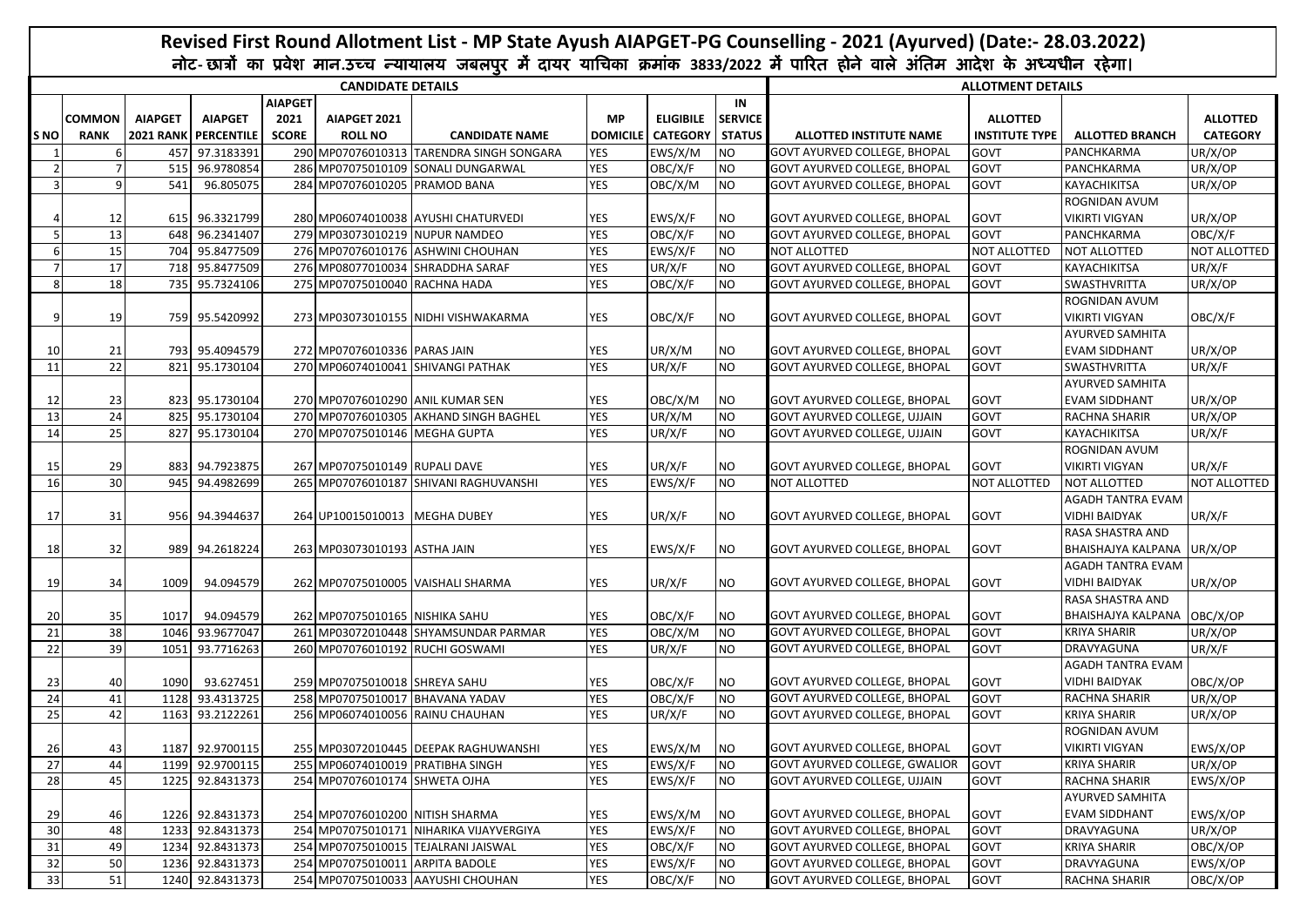|            |             |                |                      |                | <b>CANDIDATE DETAILS</b>         |                                           |                 | <b>ALLOTMENT DETAILS</b> |                |                                      |                     |                           |                 |
|------------|-------------|----------------|----------------------|----------------|----------------------------------|-------------------------------------------|-----------------|--------------------------|----------------|--------------------------------------|---------------------|---------------------------|-----------------|
|            |             |                |                      | <b>AIAPGET</b> |                                  |                                           |                 |                          | IN             |                                      |                     |                           |                 |
|            | COMMON      | <b>AIAPGET</b> | <b>AIAPGET</b>       | 2021           | AIAPGET 2021                     |                                           | <b>MP</b>       | <b>ELIGIBILE</b>         | <b>SERVICE</b> |                                      | <b>ALLOTTED</b>     |                           | <b>ALLOTTED</b> |
| <b>SNO</b> | <b>RANK</b> |                | 2021 RANK PERCENTILE | <b>SCORE</b>   | <b>ROLL NO</b>                   | <b>CANDIDATE NAME</b>                     | <b>DOMICILE</b> | <b>CATEGORY</b>          | <b>STATUS</b>  | ALLOTTED INSTITUTE NAME              | INSTITUTE TYPE      | <b>ALLOTTED BRANCH</b>    | <b>CATEGORY</b> |
|            |             |                |                      |                |                                  |                                           |                 |                          |                |                                      |                     | RASA SHASTRA AND          |                 |
| 34         | 52          |                | 1248 92.6643599      |                |                                  | 253 MP03073010041 ANANYA SHRIVASTAVA      | YES             | UR/X/F                   | NO             | GOVT AYURVED COLLEGE, BHOPAL         | GOVT                | <b>BHAISHAJYA KALPANA</b> | UR/X/F          |
| 35         | 53          |                | 1284 92.4509804      |                | 252 MP06074010032 RUNJHUN JAIN   |                                           | <b>YES</b>      | UR/X/F                   | <b>NO</b>      | GOVT AYURVED COLLEGE, BHOPAL         | GOVT                | RACHNA SHARIR             | UR/X/F          |
|            |             |                |                      |                |                                  |                                           |                 |                          |                |                                      |                     | <b>AYURVED SAMHITA</b>    |                 |
| 36         | 54          |                | 1314 92.3298731      |                | 251 MP03073010187 POOJA SAHU     |                                           | YES             | OBC/X/F                  | <b>NO</b>      | GOVT AYURVED COLLEGE, REWA           | GOVT                | <b>EVAM SIDDHANT</b>      | UR/X/OP         |
|            |             |                |                      |                |                                  |                                           |                 |                          |                |                                      |                     | <b>AYURVED SAMHITA</b>    |                 |
| 37         | 55          |                | 1316 92.3298731      |                | 251 MP03073010210 SHILPA SHUKLA  |                                           | YES             | UR/X/F                   | NO             | GOVT AYURVED COLLEGE, REWA           | GOVT                | <b>EVAM SIDDHANT</b>      | UR/X/F          |
| 38         | 56          |                | 1342 92.1395617      |                | 250 MP03072010368 LAKHAN JAT     |                                           | <b>YES</b>      | OBC/X/M                  | <b>NO</b>      | GOVT AYURVED COLLEGE, UJJAIN         | GOVT                | DRAVYAGUNA                | UR/X/OP         |
| 39         | 57          |                | 1363 92.1395617      |                | 250 MP07075010023 NEHA YADAV     |                                           | <b>YES</b>      | OBC/X/F                  | <b>NO</b>      | <b>GOVT AYURVED COLLEGE, GWALIOR</b> | GOVT                | <b>KRIYA SHARIR</b>       | OBC/X/OP        |
| 40         | 58          |                | 1370 91.9607843      |                | 249 MP03073010199 SWATI SHARMA   |                                           | YES             | OBC/X/F                  | <b>NO</b>      | <b>GOVT AYURVED COLLEGE, UJJAIN</b>  | GOVT                | DRAVYAGUNA                | OBC/X/OP        |
| 41         | 59          |                | 1389 91.9607843      |                | 249 MP03073010209 PRIYA JAIN     |                                           | <b>YES</b>      | EWS/X/F                  | <b>NO</b>      | <b>GOVT AYURVED COLLEGE, BHOPAL</b>  | GOVT                | KRIYA SHARIR              | EWS/X/F         |
|            |             |                |                      |                |                                  |                                           |                 |                          |                | MANSAROVAR AYURVED MEDICAL           |                     |                           |                 |
|            |             |                |                      |                |                                  |                                           |                 |                          |                | COLLEGE AND RESEARCH CENTER          |                     | STREE ROG EVAM            |                 |
| 42         | 60          | 1414           | 91.83391             |                |                                  | 248 MP03073010062 KRITIKA BHARADWAJ       | YES             | UR/X/F                   | NO             | BHOPAL                               | PRIVATE             | <b>PRASUTI TANTRA</b>     | UR/X/OP         |
|            |             |                |                      |                |                                  |                                           |                 |                          |                |                                      |                     | <b>AYURVED SAMHITA</b>    |                 |
| 43         | 61          |                | 1422 91.6262976      |                | 247 MP03073010016 ARTI YADAV     |                                           | YES             | OBC/X/F                  | <b>NO</b>      | GOVT AYURVED COLLEGE, REWA           | GOVT                | <b>EVAM SIDDHANT</b>      | OBC/X/OP        |
| 44         | 62          |                | 1431 91.6262976      |                |                                  | 247 MP08077010084 DEEPAM BADONYA          | <b>YES</b>      | EWS/X/M                  | <b>NO</b>      | <b>GOVT AYURVED COLLEGE, BHOPAL</b>  | GOVT                | <b>RACHNA SHARIR</b>      | EWS/X/OP        |
| 45         | 63          |                | 1436 91.6262976      |                | 247 MP07076010246 RITESH ROY     |                                           | <b>YES</b>      | EWS/X/M                  | NO             | NOT ALLOTTED                         | <b>NOT ALLOTTED</b> | <b>NOT ALLOTTED</b>       | NOT ALLOTTED    |
| 46         | 64          |                | 1439 91.6262976      |                | 247 MP07075010039 DIVYA GUPTA    |                                           | YES             | OBC/X/F                  | <b>NO</b>      | NOT ALLOTTED                         | NOT ALLOTTED        | <b>NOT ALLOTTED</b>       | NOT ALLOTTED    |
| 47         | 65          |                | 1446 91.6262976      |                | 247 MP06074010086 ASHISH SHARMA  |                                           | <b>YES</b>      | EWS/X/M                  | <b>NO</b>      | NOT ALLOTTED                         | NOT ALLOTTED        | <b>NOT ALLOTTED</b>       | NOT ALLOTTED    |
|            |             |                |                      |                |                                  |                                           |                 |                          |                | RANI DULAIYYA SMRITI AYURVED         |                     |                           |                 |
| 48         | 66          |                | 1463 91.4417532      |                | 246 MP03072010291 SACHIN PATIDAR |                                           | YES             | OBC/X/M                  | NO             | <b>COLLEGE BHOPAL</b>                | PRIVATE             | <b>SHALYA TANTRA</b>      | UR/X/OP         |
| 49         | 67          |                | 1468 91.4417532      |                |                                  | 246 MP03072010293 NEERAJ KUMAR PATHAK     | <b>YES</b>      | UR/X/M                   | <b>NO</b>      | NOT ALLOTTED                         | <b>NOT ALLOTTED</b> | <b>NOT ALLOTTED</b>       | NOT ALLOTTED    |
| 50         | 70          |                | 1506 91.2110727      |                | 245 MP07076010276 SHRIKANT LODHI |                                           | <b>YES</b>      | OBC/X/M                  | <b>NO</b>      | NOT ALLOTTED                         | NOT ALLOTTED        | <b>NOT ALLOTTED</b>       | NOT ALLOTTED    |
| 51         | 71          |                | 1511 91.2110727      |                |                                  | 245 MP03072010361 BHUPENDRA PARIHAR       | <b>YES</b>      | OBC/X/M                  | <b>NO</b>      | NOT ALLOTTED                         | NOT ALLOTTED        | <b>NOT ALLOTTED</b>       | NOT ALLOTTED    |
| 52         | 72          |                | 1525 91.0553633      |                | 244 MP03073010008 RANJANA RAI    |                                           | YES             | INOBC/X/F                | <b>YES</b>     | GOVT AYURVED COLLEGE, BHOPAL         | GOVT                | <b>KAYACHIKITSA</b>       | INUR/X/OP       |
| 53         | 73          |                | 1549 91.0553633      |                |                                  | 244 MP07076010190 GUNJAN THAKUR           | YES             | OBC/X/F                  | <b>NO</b>      | <b>NOT ALLOTTED</b>                  | <b>NOT ALLOTTED</b> | <b>NOT ALLOTTED</b>       | NOT ALLOTTED    |
| 54         | 74          | 1561           | 90.9342561           |                |                                  | 243 MP07075010012 MAHIMA ASTHANA          | YES             | EWS/X/F                  | <b>NO</b>      | NOT ALLOTTED                         | NOT ALLOTTED        | <b>NOT ALLOTTED</b>       | NOT ALLOTTED    |
| 55         | 75          | 1563           | 90.9342561           |                |                                  | 243 MP07076010238 DINESH VIJAYWARGIYA     | YES             | EWS/X/M                  | <b>NO</b>      | <b>NOT ALLOTTED</b>                  | NOT ALLOTTED        | <b>NOT ALLOTTED</b>       | NOT ALLOTTED    |
| 56         | 76          | 1567           | 90.9342561           |                |                                  | 243 MP03073010009 ANAMIKA SINGH TOMAR     | YES             | UR/X/F                   | <b>NO</b>      | <b>NOT ALLOTTED</b>                  | NOT ALLOTTED        | <b>NOT ALLOTTED</b>       | NOT ALLOTTED    |
| 57         | 77          |                | 1578 90.7958478      |                | 242 MP07076010234                | <b>SAVAN PATIDAR</b>                      | <b>YES</b>      | OBC/X/M                  | NO.            | NOT ALLOTTED                         | <b>NOT ALLOTTED</b> | <b>NOT ALLOTTED</b>       | NOT ALLOTTED    |
| 58         | 78          | 1599           | 90.6286044           |                | 241 UP10015010011                | NEERAJA TIWARI                            | YES             | INUR/X/F                 | YES            | GOVT AYURVED COLLEGE, UJJAIN         | GOVT                | KAYACHIKITSA              | INUR/X/OP       |
| 59         | 79          | 1605           | 90.6286044           |                | 241 MP03073010101                | PRERANA SHARMA                            | <b>YES</b>      | UR/X/F                   | NO             | <b>NOT ALLOTTED</b>                  | NOT ALLOTTED        | <b>NOT ALLOTTED</b>       | NOT ALLOTTED    |
|            |             |                |                      |                |                                  |                                           |                 |                          |                | PT SHIVSHAKTI LAL SHARMA,            |                     |                           |                 |
|            |             |                |                      |                |                                  |                                           |                 |                          |                | AYURVED CHIKITSA MAHAVIDYALAY        |                     |                           |                 |
| 60         | 80          |                | 1628 90.4152249      |                |                                  | 240 MP06074010005 MONIKA SHARMA           | YES             | INUR/X/F                 | YES            | RATLAM                               | <b>PRIVATE</b>      | <b>KAYACHIKITSA</b>       | INUR/X/OP       |
| 61         | 81          |                | 1646 90.4152249      |                |                                  | 240 MP07075010173 SHIVANI CHOURASIA       | YES             | OBC/X/F                  | <b>NO</b>      | NOT ALLOTTED                         | NOT ALLOTTED        | <b>NOT ALLOTTED</b>       | NOT ALLOTTED    |
| 62         | 82          |                | 1648 90.4152249      |                | 240 MP03073010023 RITU RATHORE   |                                           | <b>YES</b>      | OBC/X/F                  | <b>NO</b>      | <b>NOT ALLOTTED</b>                  | NOT ALLOTTED        | <b>NOT ALLOTTED</b>       | NOT ALLOTTED    |
| 63         | 83          |                | 1661 90.4152249      |                |                                  | 240 MP07076010327 DEEPENDRA SINGH RATHORE | YES             | UR/X/M                   | <b>NO</b>      | <b>NOT ALLOTTED</b>                  | NOT ALLOTTED        | <b>NOT ALLOTTED</b>       | NOT ALLOTTED    |
| 64         | 84          |                | 1702 90.1211073      |                | 238 MP03073010164 SHILPA DHOTE   |                                           | <b>YES</b>      | OBC/X/F                  | <b>NO</b>      | NOT ALLOTTED                         | NOT ALLOTTED        | <b>NOT ALLOTTED</b>       | NOT ALLOTTED    |
|            |             |                |                      |                |                                  |                                           |                 |                          |                | RANI DULAIYYA SMRITI AYURVED         |                     |                           |                 |
| 65         | 85          |                | 1728 89.9538639      |                |                                  | 237 MP08077010008 SHRADDHA SINGH THAKUR   | YES             | OBC/X/F                  | NO             | <b>COLLEGE BHOPAL</b>                | <b>PRIVATE</b>      | SHALYA TANTRA             | OBC/X/F         |
| 66         | 87          | 1754           | 89.8039216           |                |                                  | 236 MP06074010094 GAJENDRA SINGH SENGAR   | YES             | EWS/X/M                  | <b>NO</b>      | <b>NOT ALLOTTED</b>                  | NOT ALLOTTED        | <b>NOT ALLOTTED</b>       | NOT ALLOTTED    |
| 67         | 88          |                | 1760 89.8039216      |                |                                  | 236 MP03073010095 SONAM PATHARIYA         | YES             | SC/X/F                   | <b>NO</b>      | <b>GOVT AYURVED COLLEGE, BHOPAL</b>  | GOVT                | <b>KAYACHIKITSA</b>       | SC/X/OP         |
| 68         | 90          | 1777           | 89.532872            |                | 235 UP10015010019 RINKU GUPTA    |                                           | YES             | UR/X/M                   | <b>NO</b>      | NOT ALLOTTED                         | <b>NOT ALLOTTED</b> | <b>NOT ALLOTTED</b>       | NOT ALLOTTED    |
| 69         | 91          | 1823           | 89.3483276           |                | 234 MP08077010054 VIDHI MISHRA   |                                           | YES             | UR/X/F                   | <b>NO</b>      | <b>NOT ALLOTTED</b>                  | NOT ALLOTTED        | <b>NOT ALLOTTED</b>       | NOT ALLOTTED    |
| 70         | 92          |                | 1831 89.3483276      |                | 234 MP03072010259 PREETI RATHOR  |                                           | YES             | ST/X/F                   | <b>NO</b>      | GOVT AYURVED COLLEGE, BHOPAL         | GOVT                | KAYACHIKITSA              | ST/X/F          |
|            |             |                |                      |                |                                  |                                           |                 |                          |                |                                      |                     |                           |                 |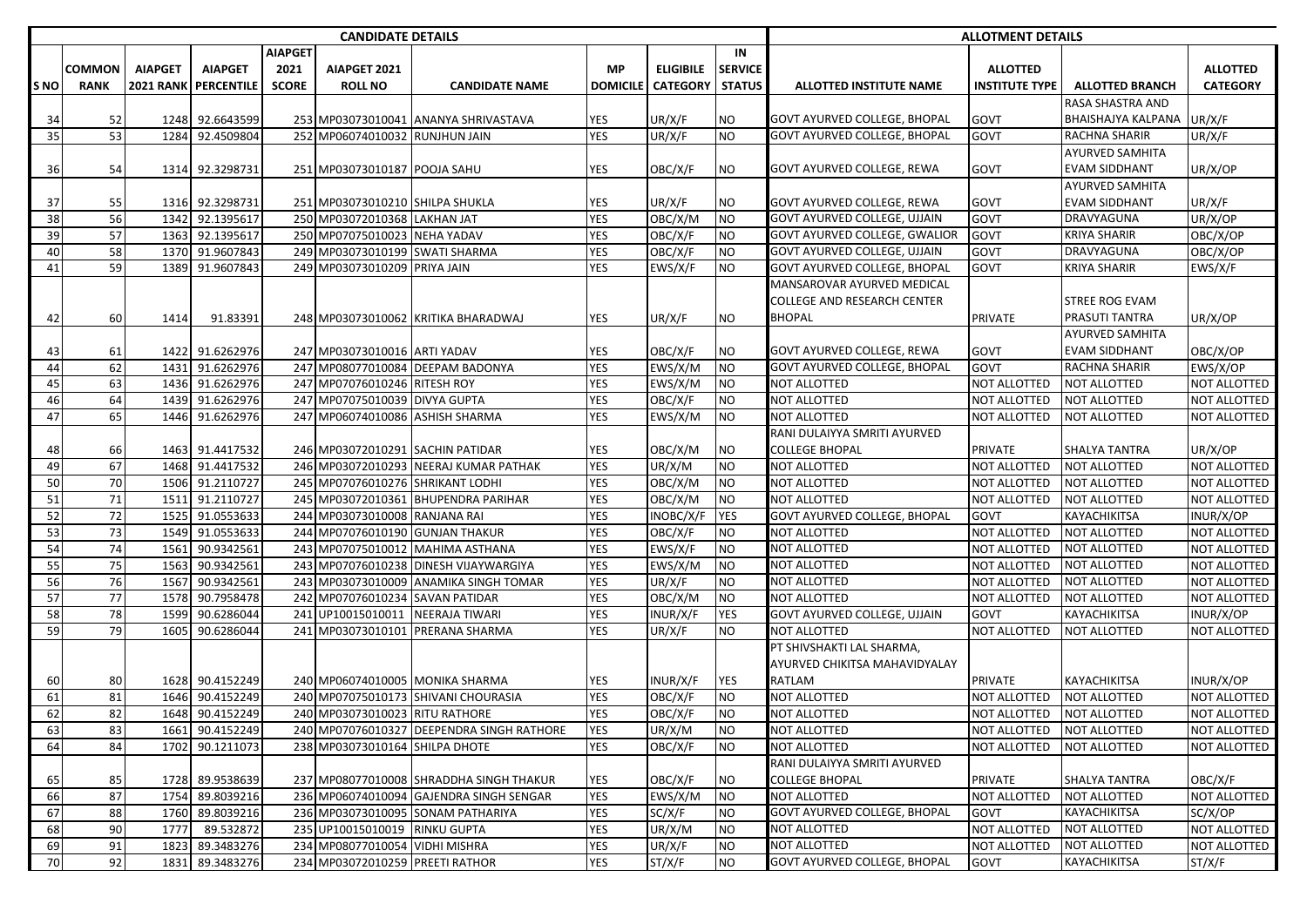|      |             |                |                      |                | <b>CANDIDATE DETAILS</b>         |                                         |                 |                  |                |                                     | <b>ALLOTMENT DETAILS</b> |                        |                     |  |  |  |
|------|-------------|----------------|----------------------|----------------|----------------------------------|-----------------------------------------|-----------------|------------------|----------------|-------------------------------------|--------------------------|------------------------|---------------------|--|--|--|
|      |             |                |                      | <b>AIAPGET</b> |                                  |                                         |                 |                  | IN             |                                     |                          |                        |                     |  |  |  |
|      | COMMON      | <b>AIAPGET</b> | <b>AIAPGET</b>       | 2021           | AIAPGET 2021                     |                                         | МP              | <b>ELIGIBILE</b> | <b>SERVICE</b> |                                     | <b>ALLOTTED</b>          |                        | <b>ALLOTTED</b>     |  |  |  |
| S NO | <b>RANK</b> |                | 2021 RANK PERCENTILE | <b>SCORE</b>   | <b>ROLL NO</b>                   | <b>CANDIDATE NAME</b>                   | <b>DOMICILE</b> | <b>CATEGORY</b>  | <b>STATUS</b>  | ALLOTTED INSTITUTE NAME             | INSTITUTE TYPE           | <b>ALLOTTED BRANCH</b> | <b>CATEGORY</b>     |  |  |  |
|      |             |                |                      |                |                                  |                                         |                 |                  |                |                                     |                          | ROGNIDAN AVUM          |                     |  |  |  |
| 71   | 93          |                | 1838 89.3483276      |                |                                  | 234 MP07076010198 AKANKSHA GWALE        | YES             | SC/X/F           | NO             | <b>GOVT AYURVED COLLEGE, BHOPAL</b> | GOVT                     | <b>VIKIRTI VIGYAN</b>  | SC/X/F              |  |  |  |
| 72   | 94          | 1840           | 89.3483276           |                |                                  | 234 MP07075010158 VANNI HARINKHEDE      | <b>YES</b>      | OBC/X/F          | <b>NO</b>      | NOT ALLOTTED                        | NOT ALLOTTED             | <b>NOT ALLOTTED</b>    | NOT ALLOTTED        |  |  |  |
|      |             |                |                      |                |                                  |                                         |                 |                  |                | MANSAROVAR AYURVED MEDICAL          |                          |                        |                     |  |  |  |
|      |             |                |                      |                |                                  |                                         |                 |                  |                | <b>COLLEGE AND RESEARCH CENTER</b>  |                          | STREE ROG EVAM         |                     |  |  |  |
| 73   | 95          |                | 1884 89.0253749      |                |                                  | 232 MP07075010016 AMREEN QURESHI        | YES             | OBC/X/F          | ΝO             | <b>BHOPAL</b>                       | <b>PRIVATE</b>           | PRASUTI TANTRA         | OBC/X/OP            |  |  |  |
| 74   | 96          | 1894           | 89.0253749           |                |                                  | 232 MP07075010107 ARCHANA SHARMA        | <b>YES</b>      | UR/X/F           | <b>NO</b>      | <b>NOT ALLOTTED</b>                 | NOT ALLOTTED             | <b>NOT ALLOTTED</b>    | NOT ALLOTTED        |  |  |  |
| 75   | 98          |                | 1955 88.5928489      |                | 230 MP08077010090 MAYANK SINGH   |                                         | <b>YES</b>      | OBC/X/M          | <b>NO</b>      | <b>NOT ALLOTTED</b>                 | NOT ALLOTTED             | <b>NOT ALLOTTED</b>    | NOT ALLOTTED        |  |  |  |
| 76   | 100         |                | 1980 88.3621684      |                | 229 MP07075010137                | <b>PRATIBHA VYAS</b>                    | <b>YES</b>      | UR/X/F           | <b>NO</b>      | <b>NOT ALLOTTED</b>                 | <b>NOT ALLOTTED</b>      | <b>NOT ALLOTTED</b>    | NOT ALLOTTED        |  |  |  |
| 77   | 102         | 1992           | 88.3621684           |                | 229 MP03073010134 AKANKSHA SONI  |                                         | YES             | UR/X/F           | <b>NO</b>      | NOT ALLOTTED                        | <b>NOT ALLOTTED</b>      | NOT ALLOTTED           | NOT ALLOTTED        |  |  |  |
| 78   | 103         | 1996           | 88.3621684           |                | 229 MP07076010291                | <b>PRASHANT SHRIVASTAVA</b>             | <b>YES</b>      | EWS/X/M          | <b>NO</b>      | NOT ALLOTTED                        | <b>NOT ALLOTTED</b>      | <b>NOT ALLOTTED</b>    | NOT ALLOTTED        |  |  |  |
| 79   | 106         | 2032           | 88.160323            |                |                                  | 228 MP03072010299 ATUL KUMAR PRAJAPATI  | YES             | OBC/X/M          | <b>NO</b>      | NOT ALLOTTED                        | <b>NOT ALLOTTED</b>      | <b>NOT ALLOTTED</b>    | NOT ALLOTTED        |  |  |  |
| 80   | 108         | 2085           | 87.9411765           |                | 227 MP08077010001                | <b>AYUSHI RANA</b>                      | <b>YES</b>      | OBC/X/F          | <b>NO</b>      | <b>NOT ALLOTTED</b>                 | <b>NOT ALLOTTED</b>      | <b>NOT ALLOTTED</b>    | NOT ALLOTTED        |  |  |  |
| 81   | 110         |                | 2100 87.7566321      |                | 226 MP03072010251                | NANDANI BHARGAVA                        | <b>YES</b>      | EWS/X/F          | NO             | NOT ALLOTTED                        | NOT ALLOTTED             | <b>NOT ALLOTTED</b>    | NOT ALLOTTED        |  |  |  |
|      |             |                |                      |                |                                  |                                         |                 |                  |                |                                     |                          | AYURVED SAMHITA        |                     |  |  |  |
| 82   | 111         |                | 2137 87.5374856      |                |                                  | 225 MP03073010197 ARCHANA ASREKAR       | <b>YES</b>      | SC/X/F           | <b>NO</b>      | <b>GOVT AYURVED COLLEGE, BHOPAL</b> | GOVT                     | <b>EVAM SIDDHANT</b>   | SC/X/OP             |  |  |  |
| 83   | 112         |                | 2142 87.5374856      |                | 225 MP07075010169 TOSHI BHAVSAR  |                                         | <b>YES</b>      | OBC/X/F          | <b>NO</b>      | <b>NOT ALLOTTED</b>                 | NOT ALLOTTED             | NOT ALLOTTED           | NOT ALLOTTED        |  |  |  |
|      |             |                |                      |                |                                  |                                         |                 |                  |                |                                     |                          | AGADH TANTRA EVAM      |                     |  |  |  |
| 84   | 113         |                | 2150 87.5374856      |                | 225 MP07075010113 KIRTI SISODIYA |                                         | YES             | SC/X/F           | ΝO             | GOVT AYURVED COLLEGE, BHOPAL        | GOVT                     | VIDHI BAIDYAK          | SC/X/OP             |  |  |  |
| 85   | 114         | 2173           | 87.3241061           |                | 224 MP03072010308 ANKUSH SAHU    |                                         | <b>YES</b>      | OBC/X/M          | <b>NO</b>      | NOT ALLOTTED                        | NOT ALLOTTED             | NOT ALLOTTED           | NOT ALLOTTED        |  |  |  |
| 86   | 116         |                | 2185 87.3241061      |                | 224 MP03073010117 PRIYA SAHU     |                                         | YES             | OBC/X/F          | <b>NO</b>      | NOT ALLOTTED                        | <b>NOT ALLOTTED</b>      | <b>NOT ALLOTTED</b>    | NOT ALLOTTED        |  |  |  |
| 87   | 117         |                | 2244 86.9665513      |                | 222 MP07076010302 PRAKHAR KAG    |                                         | YES             | OBC/X/M          | NO.            | <b>NOT ALLOTTED</b>                 | NOT ALLOTTED             | <b>NOT ALLOTTED</b>    | NOT ALLOTTED        |  |  |  |
| 88   | 118         |                | 2270 86.7474048      |                |                                  | 221 MP07075010080 DR.SHIVANGI RATHOR    | YES             | OBC/X/F          | NO             | NOT ALLOTTED                        | NOT ALLOTTED             | <b>NOT ALLOTTED</b>    | NOT ALLOTTED        |  |  |  |
| 89   | 119         |                | 2279 86.7474048      |                |                                  | 221 MP03072010399 KRISHNA KANT BHARGAVA | <b>YES</b>      | EWS/X/M          | <b>NO</b>      | <b>NOT ALLOTTED</b>                 | NOT ALLOTTED             | <b>NOT ALLOTTED</b>    | NOT ALLOTTED        |  |  |  |
| 90   | 120         |                | 2310 86.4417532      |                |                                  | 220 MP07076010213 RAHUL AGRAWAL         | YES             | EWS/X/M          | <b>NO</b>      | <b>NOT ALLOTTED</b>                 | <b>NOT ALLOTTED</b>      | <b>NOT ALLOTTED</b>    | <b>NOT ALLOTTED</b> |  |  |  |
| 91   | 121         | 2317           | 86.4417532           |                |                                  | 220 MP07076010328 MANOHAR SINGH RAJPUT  | <b>YES</b>      | EWS/X/M          | <b>NO</b>      | <b>NOT ALLOTTED</b>                 | <b>NOT ALLOTTED</b>      | <b>NOT ALLOTTED</b>    | NOT ALLOTTED        |  |  |  |
| 92   | 123         | 2430           | 85.916955            |                | 217 MP03073010044                | <b>POOJA PRAJAPATI</b>                  | YES             | SC/X/F           | <b>NO</b>      | <b>GOVT AYURVED COLLEGE, BHOPAL</b> | GOVT                     | <b>KRIYA SHARIR</b>    | SC/X/OP             |  |  |  |
| 93   | 124         | 2447           | 85.7208766           |                |                                  | 216 MP03072010300 SHIV SHANKAR PATEL    | YES             | OBC/X/M          | <b>NO</b>      | <b>NOT ALLOTTED</b>                 | <b>NOT ALLOTTED</b>      | <b>NOT ALLOTTED</b>    | NOT ALLOTTED        |  |  |  |
| 94   | 125         |                | 2450 85.7208766      |                | 216 MP03072010298                | AZHARUDDIN                              | <b>YES</b>      | OBC/X/M          | <b>NO</b>      | <b>NOT ALLOTTED</b>                 | NOT ALLOTTED             | <b>NOT ALLOTTED</b>    | NOT ALLOTTED        |  |  |  |
| 95   | 127         |                | 2460 85.7208766      |                | 216 MP03073010122                | URVASHI CHANDROL                        | YES             | OBC/X/F          | <b>NO</b>      | <b>NOT ALLOTTED</b>                 | <b>NOT ALLOTTED</b>      | <b>NOT ALLOTTED</b>    | NOT ALLOTTED        |  |  |  |
| 96   | 128         |                | 2474 85.7208766      |                | 216 MP03073010194                | <b>RUCHI SHARMA</b>                     | <b>YES</b>      | EWS/X/F          | <b>NO</b>      | <b>NOT ALLOTTED</b>                 | <b>NOT ALLOTTED</b>      | <b>NOT ALLOTTED</b>    | NOT ALLOTTED        |  |  |  |
| 97   | 129         |                | 2479 85.5420992      |                | 215 MP03073010086 POONAM NAGLE   |                                         | <b>YES</b>      | SC/X/F           | <b>NO</b>      | GOVT AYURVED COLLEGE, BHOPAL        | <b>GOVT</b>              | DRAVYAGUNA             | SC/X/F              |  |  |  |
| 98   | 130         | 2508           | 85.3575548           |                | 214 MP06074010067                | <b>RAVI RAMAN RAJPUT</b>                | <b>YES</b>      | INOBC/X/M YES    |                | <b>NOT ALLOTTED</b>                 | NOT ALLOTTED             | <b>NOT ALLOTTED</b>    | NOT ALLOTTED        |  |  |  |
| 99   | 132         |                | 2548 85.1499423      |                |                                  | 213 MP03073010206 SHWETA DHURVE         | <b>YES</b>      | ST/X/F           | <b>NO</b>      | <b>GOVT AYURVED COLLEGE, UJJAIN</b> | <b>GOVT</b>              | KAYACHIKITSA           | ST/X/OP             |  |  |  |
| 100  | 136         |                | 2656 84.4925029      |                | 210 MP07075010070                | <b>SHRUTI SHANDILYA</b>                 | <b>YES</b>      | UR/X/F           | <b>NO</b>      | <b>NOT ALLOTTED</b>                 | <b>NOT ALLOTTED</b>      | <b>NOT ALLOTTED</b>    | NOT ALLOTTED        |  |  |  |
| 101  | 137         |                | 2658 84.4925029      |                | 210 MP03072010343                | <b>SURYABHAN SINGH GURJAR</b>           | YES             | OBC/X/M          | NO             | NOT ALLOTTED                        | <b>NOT ALLOTTED</b>      | <b>NOT ALLOTTED</b>    | NOT ALLOTTED        |  |  |  |
| 102  | 138         | 2690           | 84.3194925           |                | 209 MP06074010073                | <b>VINAY MITTAL</b>                     | <b>YES</b>      | UR/X/M           | NO             | NOT ALLOTTED                        | NOT ALLOTTED             | NOT ALLOTTED           | NOT ALLOTTED        |  |  |  |
| 103  | 140         | 2734           | 84.083045            |                |                                  | 208 MP03072010317 ASHISH MANDLOI        | <b>YES</b>      | ST/X/M           | <b>NO</b>      | <b>GOVT AYURVED COLLEGE, BHOPAL</b> | <b>GOVT</b>              | PANCHKARMA             | ST/X/OP             |  |  |  |
| 104  | 143         |                | 2783 83.8754325      |                |                                  | 207 MP08077010025 SHRADDHA THAKRE       | <b>YES</b>      | OBC/X/F          | <b>NO</b>      | <b>NOT ALLOTTED</b>                 | NOT ALLOTTED             | <b>NOT ALLOTTED</b>    | NOT ALLOTTED        |  |  |  |
|      |             |                |                      |                |                                  |                                         |                 |                  |                | RANI DULAIYYA SMRITI AYURVED        |                          |                        |                     |  |  |  |
| 105  | 145         | 2826           | 83.633218            |                |                                  | 206 MP07075010052 SHIVANI SHARMA        | <b>YES</b>      | UR/X/F           | <b>NO</b>      | <b>COLLEGE BHOPAL</b>               | <b>PRIVATE</b>           | KAUMARBHRITYA          | UR/X/F              |  |  |  |
| 106  | 146         | 2849           | 83.3679354           |                |                                  | 205 MP03072010429 DEVENDRA BADGAIYAN    | <b>YES</b>      | EWS/X/M          | <b>NO</b>      | <b>NOT ALLOTTED</b>                 | NOT ALLOTTED             | <b>NOT ALLOTTED</b>    | NOT ALLOTTED        |  |  |  |
| 107  | 147         | 2852           | 83.3679354           |                |                                  | 205 MP03073010158 INDU DEVI VAISHYA     | YES             | OBC/X/F          | <b>NO</b>      | <b>NOT ALLOTTED</b>                 | NOT ALLOTTED             | NOT ALLOTTED           | NOT ALLOTTED        |  |  |  |
| 108  | 148         | 2856           | 83.3679354           |                | 205 MP06074010037 TANYA RAJE     |                                         | <b>YES</b>      | SC/X/F           | <b>NO</b>      | GOVT AYURVED COLLEGE, BHOPAL        | GOVT                     | RACHNA SHARIR          | SC/X/F              |  |  |  |
| 109  | 149         | 2859           | 83.3679354           |                |                                  | 205 MP07076010241 GAURAV SHRIVASTAVA    | YES             | UR/X/M           | <b>NO</b>      | <b>NOT ALLOTTED</b>                 | NOT ALLOTTED             | NOT ALLOTTED           | NOT ALLOTTED        |  |  |  |
| 110  | 150         | 2916           | 83.160323            |                | 204 MP03073010149 YASHI JOSHI    |                                         | <b>YES</b>      | UR/X/F           | <b>NO</b>      | NOT ALLOTTED                        | <b>NOT ALLOTTED</b>      | NOT ALLOTTED           | NOT ALLOTTED        |  |  |  |
|      |             |                |                      |                |                                  |                                         |                 |                  |                | RANI DULAIYYA SMRITI AYURVED        |                          |                        |                     |  |  |  |
| 111  | 151         |                | 2938 82.9700115      |                |                                  | 203 MP03072010386 PRATEEK SINGH THAKUR  | <b>YES</b>      | UR/X/M           | <b>NO</b>      | <b>COLLEGE BHOPAL</b>               | <b>PRIVATE</b>           | <b>AGADH TANTRA</b>    | UR/X/OP             |  |  |  |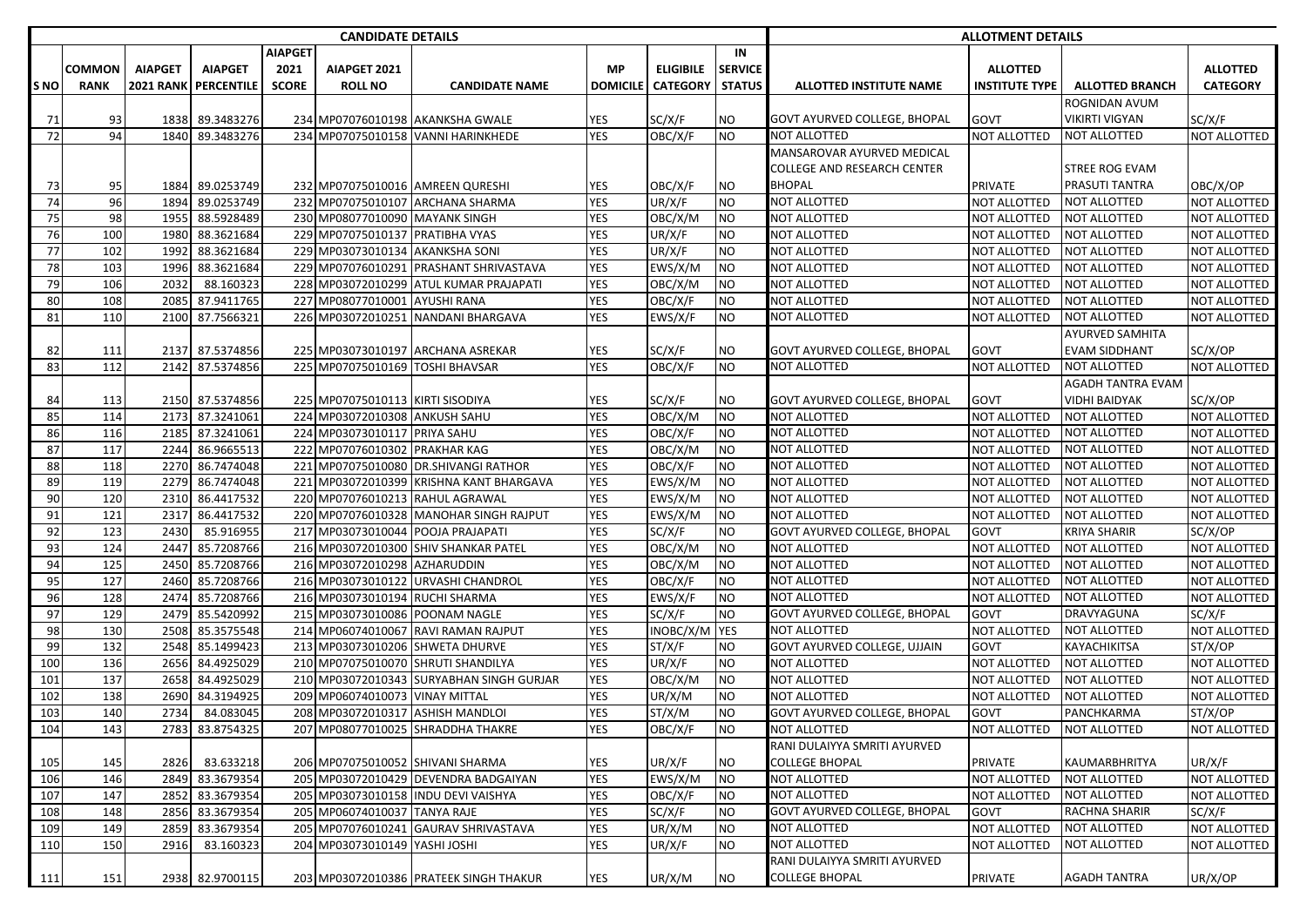|             |               |                |                             |                | <b>CANDIDATE DETAILS</b>         |                                            |                 |                  |                | <b>ALLOTMENT DETAILS</b>            |                     |                           |                 |  |
|-------------|---------------|----------------|-----------------------------|----------------|----------------------------------|--------------------------------------------|-----------------|------------------|----------------|-------------------------------------|---------------------|---------------------------|-----------------|--|
|             |               |                |                             | <b>AIAPGET</b> |                                  |                                            |                 |                  | IN             |                                     |                     |                           |                 |  |
|             | <b>COMMON</b> | <b>AIAPGET</b> | <b>AIAPGET</b>              | 2021           | AIAPGET 2021                     |                                            | <b>MP</b>       | <b>ELIGIBILE</b> | <b>SERVICE</b> |                                     | <b>ALLOTTED</b>     |                           | <b>ALLOTTED</b> |  |
| <b>S NO</b> | <b>RANK</b>   |                | <b>2021 RANK PERCENTILE</b> | <b>SCORE</b>   | <b>ROLL NO</b>                   | <b>CANDIDATE NAME</b>                      | <b>DOMICILE</b> | <b>CATEGORY</b>  | <b>STATUS</b>  | <b>ALLOTTED INSTITUTE NAME</b>      | INSTITUTE TYPE      | <b>ALLOTTED BRANCH</b>    | <b>CATEGORY</b> |  |
|             |               |                |                             |                |                                  |                                            |                 |                  |                | RANI DULAIYYA SMRITI AYURVED        |                     |                           |                 |  |
| 112         | 152           |                | 2999 82.5836217             |                | 201 UP12018010034                | <b>ANAMIKA SHARMA</b>                      | YES             | UR/X/F           | NO             | COLLEGE BHOPAL                      | <b>PRIVATE</b>      | KAUMARBHRITYA             | UR/X/OP         |  |
| 113         | 154           | 3033           | 82.3068051                  |                |                                  | 200 MP03073010143 VANDNA RAJE SINGH        | <b>YES</b>      | SC/X/F           | <b>NO</b>      | GOVT AYURVED COLLEGE, GWALIOR       | GOVT                | <b>KRIYA SHARIR</b>       | SC/X/OP         |  |
| 114         | 155           | 3054           | 82.3068051                  |                |                                  | 200 MP03073010104 JAGRATI AHIRWAR          | <b>YES</b>      | SC/X/F           | <b>NO</b>      | <b>NOT ALLOTTED</b>                 | <b>NOT ALLOTTED</b> | NOT ALLOTTED              | NOT ALLOTTED    |  |
| 115         | 157           | 3111           | 81.9088812                  |                |                                  | 198 MP03073010039 PRIYANKA BOUDH           | <b>YES</b>      | SC/X/F           | <b>NO</b>      | GOVT AYURVED COLLEGE, UJJAIN        | <b>GOVT</b>         | DRAVYAGUNA                | SC/X/OP         |  |
|             |               |                |                             |                |                                  |                                            |                 |                  |                | MANSAROVAR AYURVED MEDICAL          |                     |                           |                 |  |
|             |               |                |                             |                |                                  |                                            |                 |                  |                | COLLEGE AND RESEARCH CENTER         |                     | <b>STREE ROG EVAM</b>     |                 |  |
| 116         | 159           |                | 3165 81.6435986             |                |                                  | 197 MP03072010254 KIRTI RAGHUWANSHI        | YES             | EWS/X/F          | NO             | <b>BHOPAL</b>                       | <b>PRIVATE</b>      | PRASUTI TANTRA            | EWS/X/OP        |  |
|             |               |                |                             |                |                                  |                                            |                 |                  |                |                                     |                     | ROGNIDAN AVUM             |                 |  |
| 117         | 160           |                | 3196 81.4186851             |                |                                  | 196 MP07076010315 JITENDRA DAWAR           | YES             | ST/X/M           | NO             | GOVT AYURVED COLLEGE, BHOPAL        | GOVT                | VIKIRTI VIGYAN            | ST/X/OP         |  |
|             |               |                |                             |                |                                  |                                            |                 |                  |                |                                     |                     | <b>AYURVED SAMHITA</b>    |                 |  |
| 118         | 162           |                | 3201 81.4186851             |                | 196 MP07075010123 KRITIKA JATAV  |                                            | <b>YES</b>      | SC/X/F           | NO             | GOVT AYURVED COLLEGE, REWA          | GOVT                | <b>EVAM SIDDHANT</b>      | SC/X/OP         |  |
| 119         | 163           |                | 3209 81.4186851             |                | 196 MP07076010197 KRITIKA BHAVEL |                                            | <b>YES</b>      | SC/X/F           | <b>NO</b>      | <b>NOT ALLOTTED</b>                 | <b>NOT ALLOTTED</b> | NOT ALLOTTED              | NOT ALLOTTED    |  |
| 120         | 164           |                | 3249 81.1649366             |                | 195 MP03072010288 SANJEEV YADAV  |                                            | <b>YES</b>      | OBC/X/M          | <b>NO</b>      | <b>NOT ALLOTTED</b>                 | <b>NOT ALLOTTED</b> | NOT ALLOTTED              | NOT ALLOTTED    |  |
| 121         | 165           | 3252           | 81.1649366                  |                | 195 MP03073010045 SURABHI KHARE  |                                            | <b>YES</b>      | UR/X/F           | <b>NO</b>      | <b>NOT ALLOTTED</b>                 | <b>NOT ALLOTTED</b> | NOT ALLOTTED              | NOT ALLOTTED    |  |
| 122         | 166           | 3259           | 81.1649366                  |                | 195 MP07076010254                | <b>ARUN SINGH SOLANKI</b>                  | <b>YES</b>      | SC/X/M           | NO             | <b>NOT ALLOTTED</b>                 | NOT ALLOTTED        | <b>NOT ALLOTTED</b>       | NOT ALLOTTED    |  |
|             |               |                |                             |                |                                  |                                            |                 |                  |                | PT SHIVSHAKTI LAL SHARMA,           |                     |                           |                 |  |
|             |               |                |                             |                |                                  |                                            |                 |                  |                | AYURVED CHIKITSA MAHAVIDYALAY       |                     | <b>AYURVED SAMHITA</b>    |                 |  |
|             |               |                |                             |                |                                  |                                            |                 |                  |                | RATLAM                              |                     |                           |                 |  |
| 123         | 167           |                | 3271 81.0265283             |                |                                  | 194 MP03072010406 SURENDRA KUMAR SIKARWAR  | <b>YES</b>      | SC/X/M           | NO             | <b>MANSAROVAR AYURVED MEDICAL</b>   | <b>PRIVATE</b>      | EVAM SIDDHANT             | UR/X/OP         |  |
|             |               |                |                             |                |                                  |                                            |                 |                  |                |                                     |                     |                           |                 |  |
|             |               |                |                             |                |                                  |                                            |                 |                  |                | COLLEGE AND RESEARCH CENTER         |                     |                           |                 |  |
| 124         | 168           |                | 3292 80.8419839             |                |                                  | 193 MP03073010055 BHAVNA KHANDAGRE         | YES             | OBC/X/F          | <b>NO</b>      | <b>BHOPAL</b>                       | <b>PRIVATE</b>      | <b>SHALAKYA TANTRA</b>    | UR/X/OP         |  |
| 125         | 170           | 3379           | 80.461361                   |                | 191 MP03073010043                | <b>SONAM NEMA</b>                          | <b>YES</b>      | OBC/X/F          | <b>NO</b>      | <b>NOT ALLOTTED</b>                 | <b>NOT ALLOTTED</b> | <b>NOT ALLOTTED</b>       | NOT ALLOTTED    |  |
| 126         | 171           | 3436           | 80.0346021                  |                |                                  | 189 MP08077010093 DR. PANKAJ KUMAR MESHRAM | <b>YES</b>      | INSC/X/M         | <b>YES</b>     | <b>GOVT AYURVED COLLEGE, BHOPAL</b> | GOVT                | SWASTHVRITTA              | INSC/X/OP       |  |
| 127         | 173           | 3490           | 79.8212226                  |                |                                  | 188 MP03073010231 SHIVANGI SINGH PARIHAR   | YES             | EWS/X/F          | <b>NO</b>      | <b>NOT ALLOTTED</b>                 | <b>NOT ALLOTTED</b> | NOT ALLOTTED              | NOT ALLOTTED    |  |
|             |               |                |                             |                |                                  |                                            |                 |                  |                | PT SHIVSHAKTI LAL SHARMA,           |                     |                           |                 |  |
|             |               |                |                             |                |                                  |                                            |                 |                  |                | AYURVED CHIKITSA MAHAVIDYALAY       |                     |                           |                 |  |
| 128         | 174           | 3500           | 79.567474                   |                |                                  | 187 UP01013010136 SANTOSH SHARMA           | YES             | UR/X/M           | NO             | RATLAM                              | <b>PRIVATE</b>      | KAYACHIKITSA              | UR/X/OP         |  |
| 129         | 175           | 3510           | 79.567474                   |                | 187 MP03073010029                | <b>ARTI SOLANKI</b>                        | <b>YES</b>      | OBC/X/F          | <b>NO</b>      | NOT ALLOTTED                        | NOT ALLOTTED        | NOT ALLOTTED              | NOT ALLOTTED    |  |
|             |               |                |                             |                |                                  |                                            |                 |                  |                | RANI DULAIYYA SMRITI AYURVED        |                     |                           |                 |  |
| 130         | 176           |                | 3589 79.0426759             |                |                                  | 185 MP06074010046 PREETI PARASHAR          | YES             | EWS/X/F          | NO             | <b>COLLEGE BHOPAL</b>               | <b>PRIVATE</b>      | PANCHKARMA                | UR/X/OP         |  |
|             |               |                |                             |                |                                  |                                            |                 |                  |                | RANI DULAIYYA SMRITI AYURVED        |                     |                           |                 |  |
| 131         | 178           | 3665           | 78.6620531                  |                | 183 MP08077010038 RASHMI NEMA    |                                            | <b>YES</b>      | INSC/X/F         | YES            | COLLEGE BHOPAL                      | <b>PRIVATE</b>      | <b>KAUMARBHRITYA</b>      | INUR/X/OP       |  |
|             |               |                |                             |                |                                  |                                            |                 |                  |                | PT SHIVSHAKTI LAL SHARMA,           |                     |                           |                 |  |
|             |               |                |                             |                |                                  |                                            |                 |                  |                | AYURVED CHIKITSA MAHAVIDYALAY       |                     |                           |                 |  |
| 132         | 179           |                | 3666 78.6620531             |                |                                  | 183 MP03073010093 RUPA KANWAR SHEKHAWAT    | YES             | UR/X/F           | NO             | RATLAM                              | <b>PRIVATE</b>      | PANCHKARMA                | UR/X/F          |  |
| 133         | 181           | 3759           | 78.2583622                  |                | 181 MP08077010056 NIKITA MISHRA  |                                            | <b>YES</b>      | EWS/X/F          | <b>NO</b>      | NOT ALLOTTED                        | <b>NOT ALLOTTED</b> | NOT ALLOTTED              | NOT ALLOTTED    |  |
|             |               |                |                             |                |                                  |                                            |                 |                  |                |                                     |                     | RASA SHASTRA AND          |                 |  |
| 134         | 182           |                | 3798 78.0046136             |                |                                  | 180 MP06074010026 PRIYANKA DHURWEY         | <b>YES</b>      | ST/X/F           | <b>NO</b>      | <b>GOVT AYURVED COLLEGE, BHOPAL</b> | GOVT                | BHAISHAJYA KALPANA ST/X/F |                 |  |
| 135         | 183           |                | 3808 78.0046136             |                | 180 MP06074010045 ARTI NAROLIYA  |                                            | <b>YES</b>      | SC/X/F           | <b>NO</b>      | <b>NOT ALLOTTED</b>                 | <b>NOT ALLOTTED</b> | NOT ALLOTTED              | NOT ALLOTTED    |  |
| 136         | 184           |                | 3847 77.7912341             |                | 179 MP03073010064 ROSHNI TIWARI  |                                            | YES             | EWS/X/F          | <b>NO</b>      | <b>NOT ALLOTTED</b>                 | NOT ALLOTTED        | <b>NOT ALLOTTED</b>       | NOT ALLOTTED    |  |
| 137         | 185           |                | 3853 77.6239908             |                | 178 MP06074010052 ANITA PATIYA   |                                            | YES             | INSC/X/F         | <b>YES</b>     | <b>NOT ALLOTTED</b>                 | NOT ALLOTTED        | NOT ALLOTTED              | NOT ALLOTTED    |  |
| 138         | 187           |                | 3860 77.6239908             |                |                                  | 178 MP03072010312 SHYAM SANGTANI           | YES             | EWS/X/M          | <b>NO</b>      | NOT ALLOTTED                        | <b>NOT ALLOTTED</b> | <b>NOT ALLOTTED</b>       | NOT ALLOTTED    |  |
|             |               |                |                             |                |                                  |                                            |                 |                  |                | MANSAROVAR AYURVED MEDICAL          |                     |                           |                 |  |
|             |               |                |                             |                |                                  |                                            |                 |                  |                | <b>COLLEGE AND RESEARCH CENTER</b>  |                     |                           |                 |  |
| 139         | 188           |                | 3882 77.4221453             |                | 177 MP07076010335 DINESH GURJAR  |                                            | <b>YES</b>      | INSC/X/M         | <b>YES</b>     | <b>BHOPAL</b>                       | <b>PRIVATE</b>      | SHALAKYA TANTRA           | INUR/X/OP       |  |
| 140         | 189           |                | 3902 77.4221453             |                | 177 RJ11093010025 KAJAL SIKARWAR |                                            | <b>YES</b>      | EWS/X/F          | <b>NO</b>      | NOT ALLOTTED                        | NOT ALLOTTED        | NOT ALLOTTED              | NOT ALLOTTED    |  |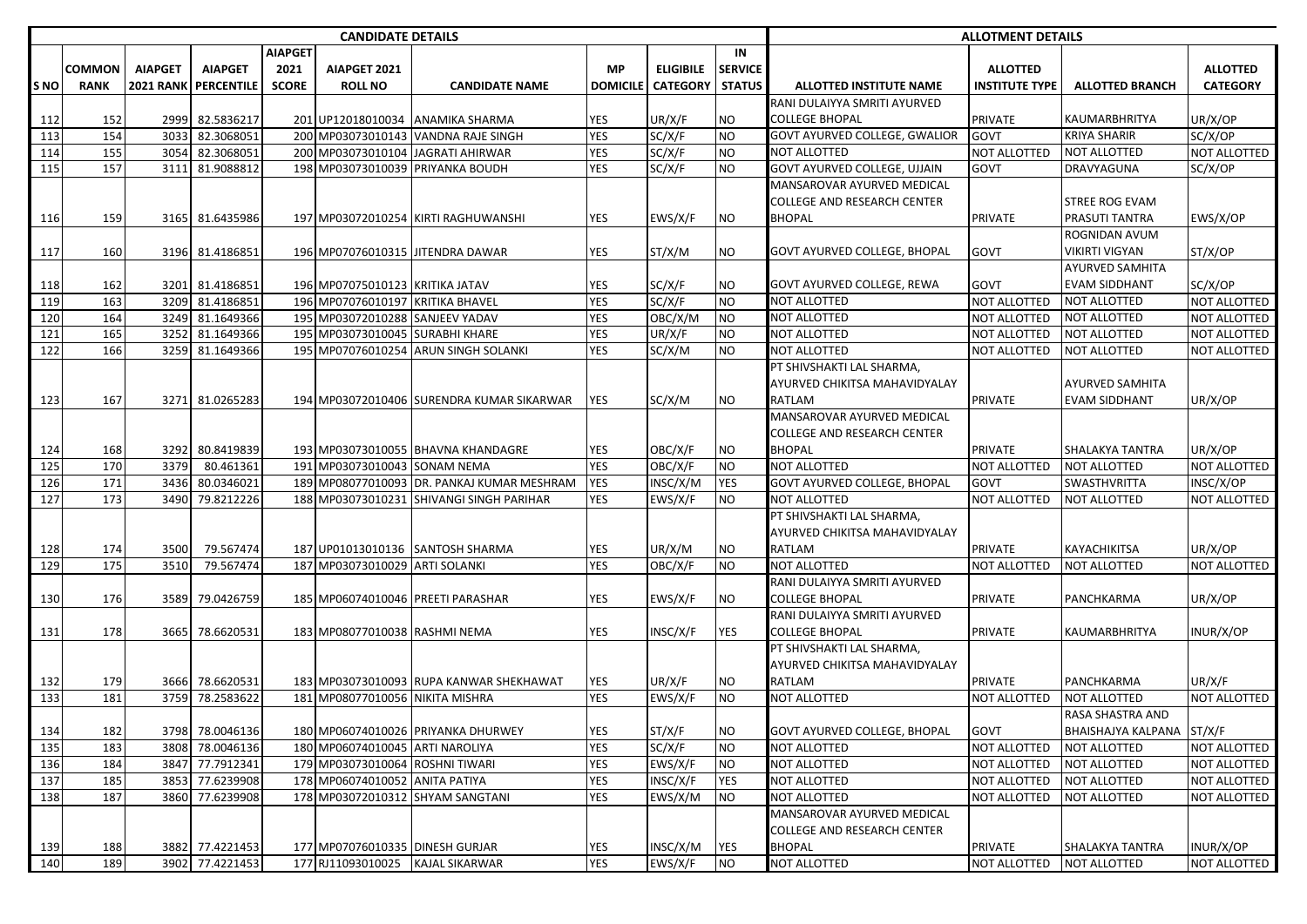|                  |             |                |                             |                | <b>CANDIDATE DETAILS</b>        |                                          |                 |                  |                |                                     | <b>ALLOTMENT DETAILS</b> |                          |                 |
|------------------|-------------|----------------|-----------------------------|----------------|---------------------------------|------------------------------------------|-----------------|------------------|----------------|-------------------------------------|--------------------------|--------------------------|-----------------|
|                  |             |                |                             | <b>AIAPGET</b> |                                 |                                          |                 |                  | IN             |                                     |                          |                          |                 |
|                  | COMMON      | <b>AIAPGET</b> | <b>AIAPGET</b>              | 2021           | AIAPGET 2021                    |                                          | <b>MP</b>       | <b>ELIGIBILE</b> | <b>SERVICE</b> |                                     | <b>ALLOTTED</b>          |                          | <b>ALLOTTED</b> |
| S NO             | <b>RANK</b> |                | <b>2021 RANK PERCENTILE</b> | <b>SCORE</b>   | <b>ROLL NO</b>                  | <b>CANDIDATE NAME</b>                    | <b>DOMICILE</b> | <b>CATEGORY</b>  | <b>STATUS</b>  | <b>ALLOTTED INSTITUTE NAME</b>      | <b>INSTITUTE TYPE</b>    | <b>ALLOTTED BRANCH</b>   | <b>CATEGORY</b> |
|                  |             |                |                             |                |                                 |                                          |                 |                  |                |                                     |                          | <b>AYURVED SAMHITA</b>   |                 |
| 141              | 190         |                | 3915 77.4221453             |                |                                 | 177 MP06074010027 PARVATI KHARADI        | YES             | ST/X/F           | <b>NO</b>      | GOVT AYURVED COLLEGE, BHOPAL        | GOVT                     | <b>EVAM SIDDHANT</b>     | ST/X/OP         |
| 142              | 193         | 4017           | 76.6320646                  |                |                                 | 174 MP08077010032 NEELAM CHAKRAVARTY     | <b>YES</b>      | SC/X/F           | <b>NO</b>      | <b>NOT ALLOTTED</b>                 | <b>NOT ALLOTTED</b>      | <b>NOT ALLOTTED</b>      | NOT ALLOTTED    |
| 143              | 195         | 4062           | 76.3379469                  |                |                                 | 173 MP03072010441 RAHUL SOUDAWAT         | <b>YES</b>      | EWS/X/M          | <b>NO</b>      | <b>NOT ALLOTTED</b>                 | NOT ALLOTTED             | <b>NOT ALLOTTED</b>      | NOT ALLOTTED    |
| 144              | 196         |                | 4120 76.0726644             |                |                                 | 172 MP07075010083 NIHARIKA VERMA         | <b>YES</b>      | OBC/X/F          | <b>NO</b>      | <b>NOT ALLOTTED</b>                 | NOT ALLOTTED             | <b>NOT ALLOTTED</b>      | NOT ALLOTTED    |
|                  |             |                |                             |                |                                 |                                          |                 |                  |                |                                     |                          | <b>AGADH TANTRA EVAM</b> |                 |
| 145              | 197         |                | 4134 76.0726644             |                | 172 MP06074010031 MITALI VERMA  |                                          | YES             | ST/X/F           | <b>NO</b>      | GOVT AYURVED COLLEGE, BHOPAL        | GOVT                     | <b>VIDHI BAIDYAK</b>     | ST/X/F          |
| 146              | 198         | 4186           | 75.8073818                  |                | 171 MP07076010179 HEMA BORYALE  |                                          | <b>YES</b>      | ST/X/F           | <b>NO</b>      | <b>GOVT AYURVED COLLEGE, BHOPAL</b> | GOVT                     | <b>RACHNA SHARIR</b>     | ST/X/OP         |
| 147              | 199         |                | 4198 75.4844291             |                | 170 MP08077010014 ARTI DIXIT    |                                          | YES             | INUR/X/F         | <b>YES</b>     | <b>NOT ALLOTTED</b>                 | NOT ALLOTTED             | <b>NOT ALLOTTED</b>      | NOT ALLOTTED    |
| 148              | 200         | 4203           | 75.4844291                  |                |                                 | 170 MP06074010004 MAHIMA SHARMA          | YES             | EWS/X/F          | <b>NO</b>      | <b>NOT ALLOTTED</b>                 | NOT ALLOTTED             | <b>NOT ALLOTTED</b>      | NOT ALLOTTED    |
| 149              | 201         | 4217           | 75.4844291                  |                | 170 MP07075010035 RASHMI JAIN   |                                          | YES             | EWS/X/F          | <b>NO</b>      | <b>NOT ALLOTTED</b>                 | NOT ALLOTTED             | <b>NOT ALLOTTED</b>      | NOT ALLOTTED    |
| 150              | 203         | 4307           | 74.9596309                  |                | 168 MP07075010141 RANU GAULKAR  |                                          | <b>YES</b>      | ST/X/F           | <b>NO</b>      | GOVT AYURVED COLLEGE, BHOPAL        | GOVT                     | <b>KRIYA SHARIR</b>      | ST/X/OP         |
| 151              | 205         |                | 4396 74.4809689             |                | 166 MP06074010033               | <b>BABLI MANDLOI</b>                     | <b>YES</b>      | ST/X/F           | <b>NO</b>      | <b>GOVT AYURVED COLLEGE, BHOPAL</b> | GOVT                     | DRAVYAGUNA               | ST/X/OP         |
|                  |             |                |                             |                |                                 |                                          |                 |                  |                | RANI DULAIYYA SMRITI AYURVED        |                          | <b>AYURVED SAMHITA</b>   |                 |
| 152              | 206         | 4531           | 73.8465975                  |                | 164 MP07075010094 SONIYA GUPTA  |                                          | YES             | UR/X/F           | <b>NO</b>      | <b>COLLEGE BHOPAL</b>               | PRIVATE                  | <b>EVAM SIDDHANT</b>     | UR/X/OP         |
| 153              | 207         | 4532           | 73.8465975                  |                |                                 | 164 MP03073010133 NAINSI RATHORE         | <b>YES</b>      | OBC/X/F          | <b>NO</b>      | NOT ALLOTTED                        | NOT ALLOTTED             | <b>NOT ALLOTTED</b>      | NOT ALLOTTED    |
| 154              | 211         | 4639           | 73.160323                   |                |                                 | 161 MP06074010065 KSHITIJ KUMAR DUBEY    | <b>YES</b>      | UR/X/M           | <b>NO</b>      | <b>NOT ALLOTTED</b>                 | NOT ALLOTTED             | <b>NOT ALLOTTED</b>      | NOT ALLOTTED    |
| 155              | 212         | 4644           | 73.160323                   |                | 161 MP07075010162               | <b>PRATIKSHA NINAMA</b>                  | <b>YES</b>      | ST/X/F           | <b>NO</b>      | GOVT AYURVED COLLEGE, UJJAIN        | GOVT                     | DRAVYAGUNA               | ST/X/OP         |
|                  |             |                |                             |                |                                 |                                          |                 |                  |                | MANSAROVAR AYURVED MEDICAL          |                          |                          |                 |
|                  |             |                |                             |                |                                 |                                          |                 |                  |                | <b>COLLEGE AND RESEARCH CENTER</b>  |                          | <b>STREE ROG EVAM</b>    |                 |
| 156              | 215         |                | 4826 72.0242215             |                |                                 | 158 MP03073010125 PRATEETI MESHRAM       | YES             | SC/X/F           | <b>NO</b>      | <b>BHOPAL</b>                       | <b>PRIVATE</b>           | <b>PRASUTI TANTRA</b>    | SC/X/F          |
| 157              | 218         |                | 4908 71.5109573             |                | 156 MP07075010096 SUMITRA       |                                          | <b>YES</b>      | ST/X/F           | <b>NO</b>      | GOVT AYURVED COLLEGE, GWALIOR       | GOVT                     | <b>KRIYA SHARIR</b>      | ST/X/OP         |
|                  |             |                |                             |                |                                 |                                          |                 |                  |                | RANI DULAIYYA SMRITI AYURVED        |                          |                          |                 |
| 158              | 219         |                | 4940 71.5109573             |                |                                 | 156 MP03073010140 PRATISHTHA DWIVEDI     | YES             | EWS/X/F          | <b>NO</b>      | <b>COLLEGE BHOPAL</b>               | PRIVATE                  | PANCHKARMA               | EWS/X/OP        |
|                  |             |                |                             |                |                                 |                                          |                 |                  |                | RANI DULAIYYA SMRITI AYURVED        |                          |                          |                 |
| 159              | 220         |                | 4950 71.1361015             |                | 155 MP03072010235 KHUSHBOO RAI  |                                          | YES             | OBC/X/F          | <b>NO</b>      | <b>COLLEGE BHOPAL</b>               | PRIVATE                  | DRAVYAGUNA               | UR/X/OP         |
| 160              | 223         | 5067           | 70.5940023                  |                |                                 | 153 MP03072010294 MAHENDRA HARIVANSHI    | <b>YES</b>      | SC/X/M           | <b>NO</b>      | NOT ALLOTTED                        | NOT ALLOTTED             | <b>NOT ALLOTTED</b>      | NOT ALLOTTED    |
| 161              | 224         |                | 5079 70.5940023             |                | 153 MP07075010068 BABITA JAMRA  |                                          | <b>YES</b>      | ST/X/F           | <b>NO</b>      | <b>NOT ALLOTTED</b>                 | <b>NOT ALLOTTED</b>      | <b>NOT ALLOTTED</b>      | NOT ALLOTTED    |
| 162              | 225         | 5133           | 70.2595156                  |                |                                 | 152 MP03073010228 RUKHSANA SHEIKH        | <b>YES</b>      | OBC/X/F          | <b>NO</b>      | <b>NOT ALLOTTED</b>                 | NOT ALLOTTED             | <b>NOT ALLOTTED</b>      | NOT ALLOTTED    |
|                  |             |                |                             |                |                                 |                                          |                 |                  |                | MANSAROVAR AYURVED MEDICAL          |                          |                          |                 |
|                  |             |                |                             |                |                                 |                                          |                 |                  |                | <b>COLLEGE AND RESEARCH CENTER</b>  |                          |                          |                 |
| 163              | 226         |                | 5179 69.9250288             |                |                                 | 151 MP03073010054 KHUSHBOO GULWANI       | YES             | UR/X/F           | NO.            | <b>BHOPAL</b>                       | <b>PRIVATE</b>           | SHALAKYA TANTRA          | UR/X/F          |
|                  |             |                |                             |                |                                 |                                          |                 |                  |                |                                     |                          | <b>AYURVED SAMHITA</b>   |                 |
| 164              | 227         |                | 5190 69.9250288             |                |                                 | 151 MP03072010452 NAGENDRA KUMAR SONWANI | <b>YES</b>      | ST/X/M           | <b>NO</b>      | GOVT AYURVED COLLEGE, REWA          | GOVT                     | <b>EVAM SIDDHANT</b>     | ST/X/OP         |
| 165              | 232         | 5404           | 68.7370242                  |                |                                 | 147 MP03073010227 SANIYA QURESHI         | <b>YES</b>      | OBC/X/F          | <b>NO</b>      | <b>NOT ALLOTTED</b>                 | <b>NOT ALLOTTED</b>      | <b>NOT ALLOTTED</b>      | NOT ALLOTTED    |
|                  |             |                |                             |                |                                 |                                          |                 |                  |                | MANSAROVAR AYURVED MEDICAL          |                          |                          |                 |
|                  |             |                |                             |                |                                 |                                          |                 |                  |                | COLLEGE AND RESEARCH CENTER         |                          | <b>AYURVED SAMHITA</b>   |                 |
| 166              | 236         |                | 5578 67.6643599             |                |                                 | 144 MP03073010165 APEKSHA UMATE          | <b>YES</b>      | OBC/X/F          | <b>NO</b>      | <b>BHOPAL</b>                       | <b>PRIVATE</b>           | <b>EVAM SIDDHANT</b>     | UR/X/OP         |
| 167              | 237         | 5659           | 67.295271                   |                | 143 HR06067010188 RAJAT         |                                          | <b>NO</b>       | UR/X/M           | <b>NO</b>      | <b>NOT ALLOTTED</b>                 | NOT ALLOTTED             | <b>NOT ALLOTTED</b>      | NOT ALLOTTED    |
|                  |             |                |                             |                |                                 |                                          |                 |                  |                | PT SHIVSHAKTI LAL SHARMA,           |                          |                          |                 |
|                  |             |                |                             |                |                                 |                                          |                 |                  |                | AYURVED CHIKITSA MAHAVIDYALAY       |                          |                          |                 |
| 168              | 238         | 5671           | 67.295271                   |                |                                 | 143 MP03072010331 RISHABH DWIVEDI        | YES             | UR/X/M           | <b>NO</b>      | RATLAM                              | PRIVATE                  | PANCHKARMA               | UR/X/OP         |
| 169              | 240         | 5805           | 66.2456747                  |                |                                 | 140 MP03072010450 SUSHEEL SINGROLI       | <b>YES</b>      | OBC/X/M          | <b>NO</b>      | NOT ALLOTTED                        | NOT ALLOTTED             | <b>NOT ALLOTTED</b>      | NOT ALLOTTED    |
|                  |             |                |                             |                |                                 |                                          |                 |                  |                | RANI DULAIYYA SMRITI AYURVED        |                          |                          |                 |
| 170              | 241         | 5844           | 66.2456747                  |                |                                 | 140 MP03073010152 NIKEETA CHOUDHARY      | YES             | UR/X/F           | <b>NO</b>      | <b>COLLEGE BHOPAL</b>               | PRIVATE                  | PANCHKARMA               | UR/X/F          |
| $\overline{171}$ | 242         | 5859           | 65.9573241                  |                | 139 MP03073010107 UMA KUSHWAH   |                                          | YES             | INOBC/X/F        | <b>YES</b>     | <b>NOT ALLOTTED</b>                 | NOT ALLOTTED             | <b>NOT ALLOTTED</b>      | NOT ALLOTTED    |
|                  |             |                |                             |                |                                 |                                          |                 |                  |                | RANI DULAIYYA SMRITI AYURVED        |                          |                          |                 |
| 172              | 246         |                | 6085 64.3540946             |                | 135 MP03073010085 NIDHI SINGHAI |                                          | YES             | UR/X/F           | <b>NO</b>      | COLLEGE BHOPAL                      | PRIVATE                  | <b>AGADH TANTRA</b>      | UR/X/F          |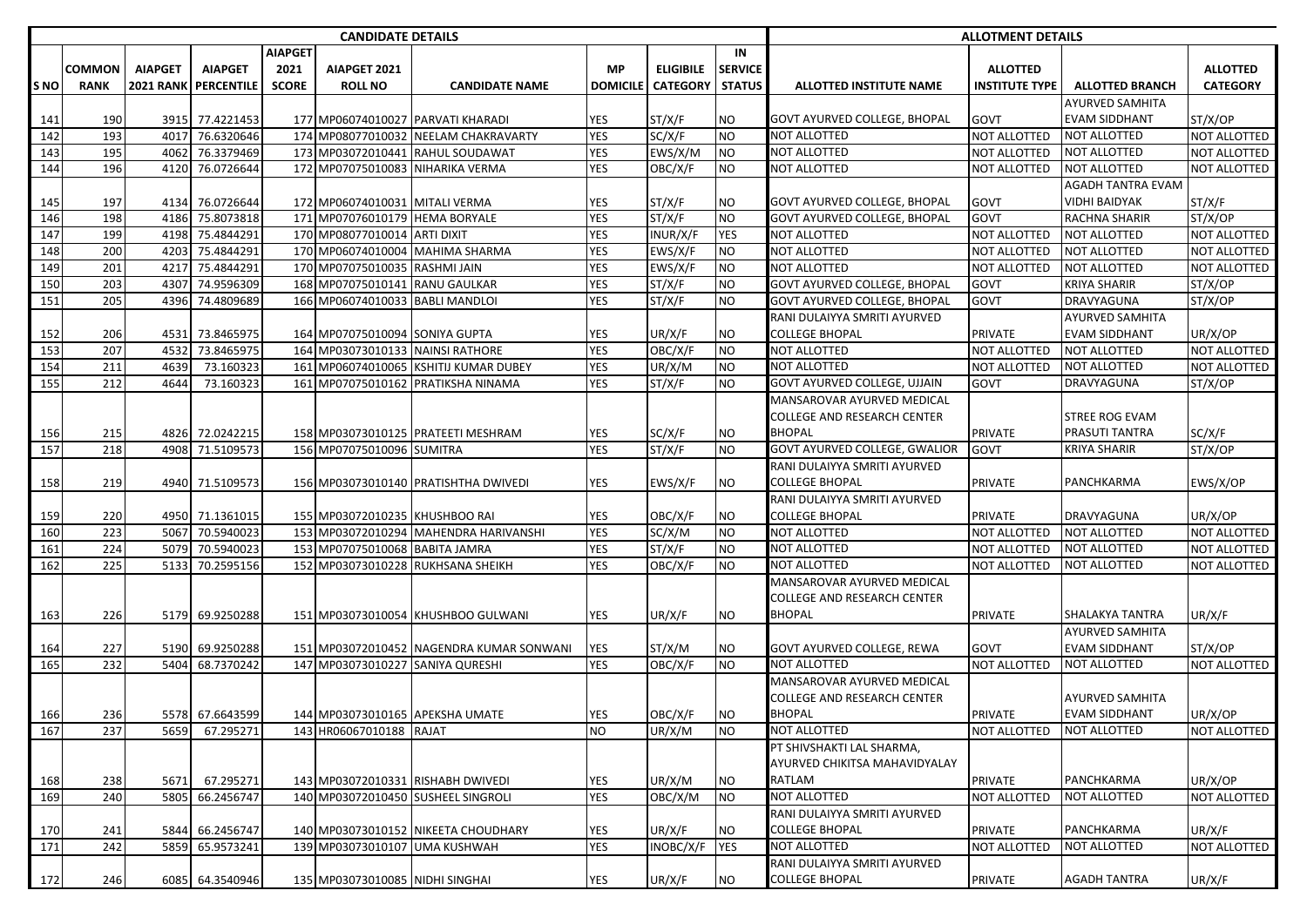|             |             |                  |                   |                | <b>CANDIDATE DETAILS</b>          |                                       |                 |                  |                | <b>ALLOTMENT DETAILS</b>           |                       |                        |                     |  |  |  |
|-------------|-------------|------------------|-------------------|----------------|-----------------------------------|---------------------------------------|-----------------|------------------|----------------|------------------------------------|-----------------------|------------------------|---------------------|--|--|--|
|             |             |                  |                   | <b>AIAPGET</b> |                                   |                                       |                 |                  | IN             |                                    |                       |                        |                     |  |  |  |
|             | COMMON      | <b>AIAPGET</b>   | <b>AIAPGET</b>    | 2021           | AIAPGET 2021                      |                                       | <b>MP</b>       | <b>ELIGIBILE</b> | <b>SERVICE</b> |                                    | <b>ALLOTTED</b>       |                        | <b>ALLOTTED</b>     |  |  |  |
| <b>S NO</b> | <b>RANK</b> | <b>2021 RANK</b> | <b>PERCENTILE</b> | <b>SCORE</b>   | <b>ROLL NO</b>                    | <b>CANDIDATE NAME</b>                 | <b>DOMICILE</b> | <b>CATEGORY</b>  | <b>STATUS</b>  | <b>ALLOTTED INSTITUTE NAME</b>     | <b>INSTITUTE TYPE</b> | <b>ALLOTTED BRANCH</b> | <b>CATEGORY</b>     |  |  |  |
| 173         | 248         | 6283             | 63.6966551        |                | 133 MP03073010221                 | <b>MANSI YADAV</b>                    | <b>YES</b>      | OBC/X/F          | NO             | NOT ALLOTTED                       | <b>NOT ALLOTTED</b>   | NOT ALLOTTED           | NOT ALLOTTED        |  |  |  |
|             |             |                  |                   |                |                                   |                                       |                 |                  |                | MANSAROVAR AYURVED MEDICAL         |                       |                        |                     |  |  |  |
|             |             |                  |                   |                |                                   |                                       |                 |                  |                | <b>COLLEGE AND RESEARCH CENTER</b> |                       | <b>AYURVED SAMHITA</b> |                     |  |  |  |
| 174         | 250         |                  | 6367 63.0103806   |                | 131 MP03073010138 RUBY JAIN       |                                       | YES             | UR/X/F           | NO             | <b>BHOPAL</b>                      | <b>PRIVATE</b>        | <b>EVAM SIDDHANT</b>   | UR/X/F              |  |  |  |
| 175         | 251         | 6380             | 63.0103806        |                | 131 MP08077010015 SHALINI TIWARI  |                                       | <b>YES</b>      | EWS/X/F          | NO             | <b>NOT ALLOTTED</b>                | <b>NOT ALLOTTED</b>   | <b>NOT ALLOTTED</b>    | NOT ALLOTTED        |  |  |  |
|             |             |                  |                   |                |                                   |                                       |                 |                  |                | PT SHIVSHAKTI LAL SHARMA,          |                       |                        |                     |  |  |  |
|             |             |                  |                   |                |                                   |                                       |                 |                  |                | AYURVED CHIKITSA MAHAVIDYALAY      |                       |                        |                     |  |  |  |
| 176         | 252         |                  | 6486 62.4625144   |                | 130 MP07076010332 RAHUL NAGAR     |                                       | YES             | OBC/X/M          | NO             | <b>RATLAM</b>                      | <b>PRIVATE</b>        | KAYACHIKITSA           | OBC/X/OP            |  |  |  |
|             |             |                  |                   |                |                                   |                                       |                 |                  |                | RANI DULAIYYA SMRITI AYURVED       |                       |                        |                     |  |  |  |
| 177         | 255         |                  | 6642 61.4821223   |                |                                   | 127 MP03073010089 RITAMBHARA KURMI    | YES             | OBC/X/F          | <b>NO</b>      | COLLEGE BHOPAL                     | <b>PRIVATE</b>        | RACHNA SHARIR          | UR/X/OP             |  |  |  |
| 178         | 256         |                  | 6648 61.4821223   |                | 127 MR17135010254                 | <b>DEEKSHA DHURVE</b>                 | <b>YES</b>      | ST/X/F           | <b>NO</b>      | <b>NOT ALLOTTED</b>                | <b>NOT ALLOTTED</b>   | NOT ALLOTTED           | NOT ALLOTTED        |  |  |  |
| 179         | 257         |                  | 6688 61.0265283   |                | 126 MP07075010132 MAYA DEWDA      |                                       | <b>YES</b>      | ST/X/F           | <b>NO</b>      | <b>NOT ALLOTTED</b>                | <b>NOT ALLOTTED</b>   | <b>NOT ALLOTTED</b>    | NOT ALLOTTED        |  |  |  |
|             |             |                  |                   |                |                                   |                                       |                 |                  |                | RANI DULAIYYA SMRITI AYURVED       |                       |                        |                     |  |  |  |
| 180         | 258         |                  | 6703 61.0265283   |                |                                   | 126 MP03073010035 GARVITA SAXENA      | YES             | INUR/X/F         | YES            | <b>COLLEGE BHOPAL</b>              | <b>PRIVATE</b>        | SHALYA TANTRA          | INUR/X/F            |  |  |  |
|             |             |                  |                   |                |                                   |                                       |                 |                  |                | MANSAROVAR AYURVED MEDICAL         |                       |                        |                     |  |  |  |
|             |             |                  |                   |                |                                   |                                       |                 |                  |                | <b>COLLEGE AND RESEARCH CENTER</b> |                       |                        |                     |  |  |  |
| 181         | 259         |                  | 6716 61.0265283   |                | 126 MP03072010409 GAURAV PANYA    |                                       | YES             | SC/X/M           | NO             | <b>BHOPAL</b>                      | <b>PRIVATE</b>        | <b>SHALAKYA TANTRA</b> | SC/X/OP             |  |  |  |
|             |             |                  |                   |                |                                   |                                       |                 |                  |                | RANI DULAIYYA SMRITI AYURVED       |                       |                        |                     |  |  |  |
| 182         | 260         |                  | 6746 61.0265283   |                | 126 MP07075010031 AYUSHI MAITHA   |                                       | YES             | UR/X/F           | NO             | COLLEGE BHOPAL                     | <b>PRIVATE</b>        | SWASTHAVRITTA          | UR/X/F              |  |  |  |
|             |             |                  |                   |                |                                   |                                       |                 |                  |                | RANI DULAIYYA SMRITI AYURVED       |                       |                        |                     |  |  |  |
| 183         | 261         |                  | 6764 60.4786621   |                |                                   | 125 UP01013010047 JAYA PRADA VERMA    | <b>YES</b>      | SC/X/F           | NO             | COLLEGE BHOPAL                     | <b>PRIVATE</b>        | KAUMARBHRITYA          | SC/X/OP             |  |  |  |
| 184         | 262         | 6794             | 60.4786621        |                |                                   | 125 MP07076010214 RAHUL RATAN UIKEY   | <b>YES</b>      | ST/X/M           | <b>NO</b>      | <b>NOT ALLOTTED</b>                | <b>NOT ALLOTTED</b>   | <b>NOT ALLOTTED</b>    | NOT ALLOTTED        |  |  |  |
| 185         | 263         |                  | 6920 59.8039216   |                | 123 MP08077010057                 | <b>HEMRAJ</b>                         | <b>YES</b>      | ST/X/M           | <b>NO</b>      | <b>NOT ALLOTTED</b>                | <b>NOT ALLOTTED</b>   | <b>NOT ALLOTTED</b>    | <b>NOT ALLOTTED</b> |  |  |  |
| 186         | 264         |                  | 6959 59.8039216   |                |                                   | 123 MR19138010604 PATIL SAGAR VISHWAS | <b>NO</b>       | UR/X/M           | <b>NO</b>      | <b>NOT ALLOTTED</b>                | <b>NOT ALLOTTED</b>   | NOT ALLOTTED           | NOT ALLOTTED        |  |  |  |
| 187         | 265         | 7017             | 59.4521338        |                | 122 MR19138010465 MOHIT JAIN      |                                       | <b>NO</b>       | UR/X/M           | Ю              | <b>NOT ALLOTTED</b>                | <b>NOT ALLOTTED</b>   | <b>NOT ALLOTTED</b>    | NOT ALLOTTED        |  |  |  |
| 188         | 267         | 7063             | 59.088812         |                |                                   | 121 MP03073010097 MANISHA DAWAR       | <b>YES</b>      | ST/X/F           | <b>NO</b>      | <b>NOT ALLOTTED</b>                | <b>NOT ALLOTTED</b>   | <b>NOT ALLOTTED</b>    | NOT ALLOTTED        |  |  |  |
| 189         | 268         | 7073             | 59.088812         |                | 121 HR06067010171                 | <b>MANISH</b>                         | NO              | UR/X/M           | <b>NO</b>      | <b>NOT ALLOTTED</b>                | <b>NOT ALLOTTED</b>   | <b>NOT ALLOTTED</b>    | NOT ALLOTTED        |  |  |  |
| 190         | 270         | 7173             | 58.4486736        |                | 120 MP03073010033 DEEPIKA JHARIYA |                                       | <b>YES</b>      | SC/X/F           | <b>NO</b>      | <b>NOT ALLOTTED</b>                | <b>NOT ALLOTTED</b>   | NOT ALLOTTED           | NOT ALLOTTED        |  |  |  |
|             |             |                  |                   |                |                                   |                                       |                 |                  |                | RANI DULAIYYA SMRITI AYURVED       |                       | RASA SHASTRA AND       |                     |  |  |  |
| 191         | 272         |                  | 7190 58.4486736   |                |                                   | 120 MP03073010034 RAGNI RAJA BUNDELA  | YES             | EWS/X/F          | NO             | <b>COLLEGE BHOPAL</b>              | <b>PRIVATE</b>        | BHAISHAJYKALPNA        | UR/X/OP             |  |  |  |
| 192         | 273         |                  | 7295 57.6989619   |                | 118 MP07075010048 SUGAM           |                                       | <b>YES</b>      | ST/X/F           | <b>NO</b>      | <b>NOT ALLOTTED</b>                | <b>NOT ALLOTTED</b>   | <b>NOT ALLOTTED</b>    | NOT ALLOTTED        |  |  |  |
| 193         | 275         | 7351             | 57.3010381        |                | 117 MP03073010185 LEENA THAKUR    |                                       | <b>YES</b>      | ST/X/F           | NO             | NOT ALLOTTED                       | <b>NOT ALLOTTED</b>   | NOT ALLOTTED           | NOT ALLOTTED        |  |  |  |
| 194         | 276         |                  | 7444 56.9550173   |                | 116 MP03073010168 DIKSHA SIKARIYA |                                       | <b>YES</b>      | SC/X/F           | NO             | <b>NOT ALLOTTED</b>                | <b>NOT ALLOTTED</b>   | NOT ALLOTTED           | NOT ALLOTTED        |  |  |  |
|             |             |                  |                   |                |                                   |                                       |                 |                  |                | RANI DULAIYYA SMRITI AYURVED       |                       |                        |                     |  |  |  |
| 195         | 281         |                  | 7729 55.3690888   |                |                                   | 113 MP03072010358 SUNDARAM SHUKLA     | <b>YES</b>      | UR/X/M           | NO             | <b>COLLEGE BHOPAL</b>              | <b>PRIVATE</b>        | <b>AGADH TANTRA</b>    | UR/X/OP             |  |  |  |
|             |             |                  |                   |                |                                   |                                       |                 |                  |                | MANSAROVAR AYURVED MEDICAL         |                       |                        |                     |  |  |  |
|             |             |                  |                   |                |                                   |                                       |                 |                  |                | COLLEGE AND RESEARCH CENTER        |                       | AYURVED SAMHITA        |                     |  |  |  |
| 196         | 282         |                  | 7771 54.9192618   |                | 112 MP03073010038 VIDHI JAISWAL   |                                       | <b>YES</b>      | OBC/X/F          | NO.            | <b>BHOPAL</b>                      | PRIVATE               | <b>EVAM SIDDHANT</b>   | OBC/X/OP            |  |  |  |
| 197         | 285         |                  | 7933 53.7600923   |                |                                   | 110 MP03073010203 NIKHAT NASREEN      | <b>NO</b>       | UR/X/F           | <b>NO</b>      | <b>NOT ALLOTTED</b>                | NOT ALLOTTED          | <b>NOT ALLOTTED</b>    | NOT ALLOTTED        |  |  |  |
| 198         | 287         |                  | 8094 52.8546713   |                | 108 MR17134010738 MANGESH         |                                       | N <sub>O</sub>  | UR/X/M           | <b>NO</b>      | <b>NOT ALLOTTED</b>                | NOT ALLOTTED          | <b>NOT ALLOTTED</b>    | NOT ALLOTTED        |  |  |  |
| 199         | 291         |                  | 8490 50.7266436   |                | 104 MP07076010279 MAHESH NAYAK    |                                       | YES             | OBC/X/M          | <b>NO</b>      | NOT ALLOTTED                       | <b>NOT ALLOTTED</b>   | <b>NOT ALLOTTED</b>    | NOT ALLOTTED        |  |  |  |
|             |             |                  |                   |                |                                   |                                       |                 |                  |                | RANI DULAIYYA SMRITI AYURVED       |                       |                        |                     |  |  |  |
| 200         | 294         |                  | 8798 49.1522491   |                | 101 MR17133010452 ANKITA LADE     |                                       | <b>YES</b>      | OBC/X/F          | ΝO             | <b>COLLEGE BHOPAL</b>              | <b>PRIVATE</b>        | SWASTHAVRITTA          | OBC/X/OP            |  |  |  |
| 201         | 300         |                  | 9496 44.8731257   |                | 94 MP03073010144 NEERJA SHAKYA    |                                       | <b>YES</b>      | SC/X/F           | <b>NO</b>      | <b>NOT ALLOTTED</b>                | NOT ALLOTTED          | NOT ALLOTTED           | NOT ALLOTTED        |  |  |  |
|             |             |                  |                   |                |                                   |                                       |                 |                  |                | RANI DULAIYYA SMRITI AYURVED       |                       | AYURVED SAMHITA        |                     |  |  |  |
| 202         | 303         |                  | 9916 41.9665513   |                |                                   | 90 MP07076010206 DEVENDRA SHAKYAWAR   | <b>YES</b>      | SC/X/M           | <b>NO</b>      | <b>COLLEGE BHOPAL</b>              | <b>PRIVATE</b>        | <b>EVAM SIDDHANT</b>   | SC/X/OP             |  |  |  |
| 203         | 306         |                  | 10276 40.2191465  |                |                                   | 87 MP07075010034 ANAMIKA PRAJAPATI    | <b>YES</b>      | SC/X/F           | <b>NO</b>      | NOT ALLOTTED                       | <b>NOT ALLOTTED</b>   | NOT ALLOTTED           | NOT ALLOTTED        |  |  |  |